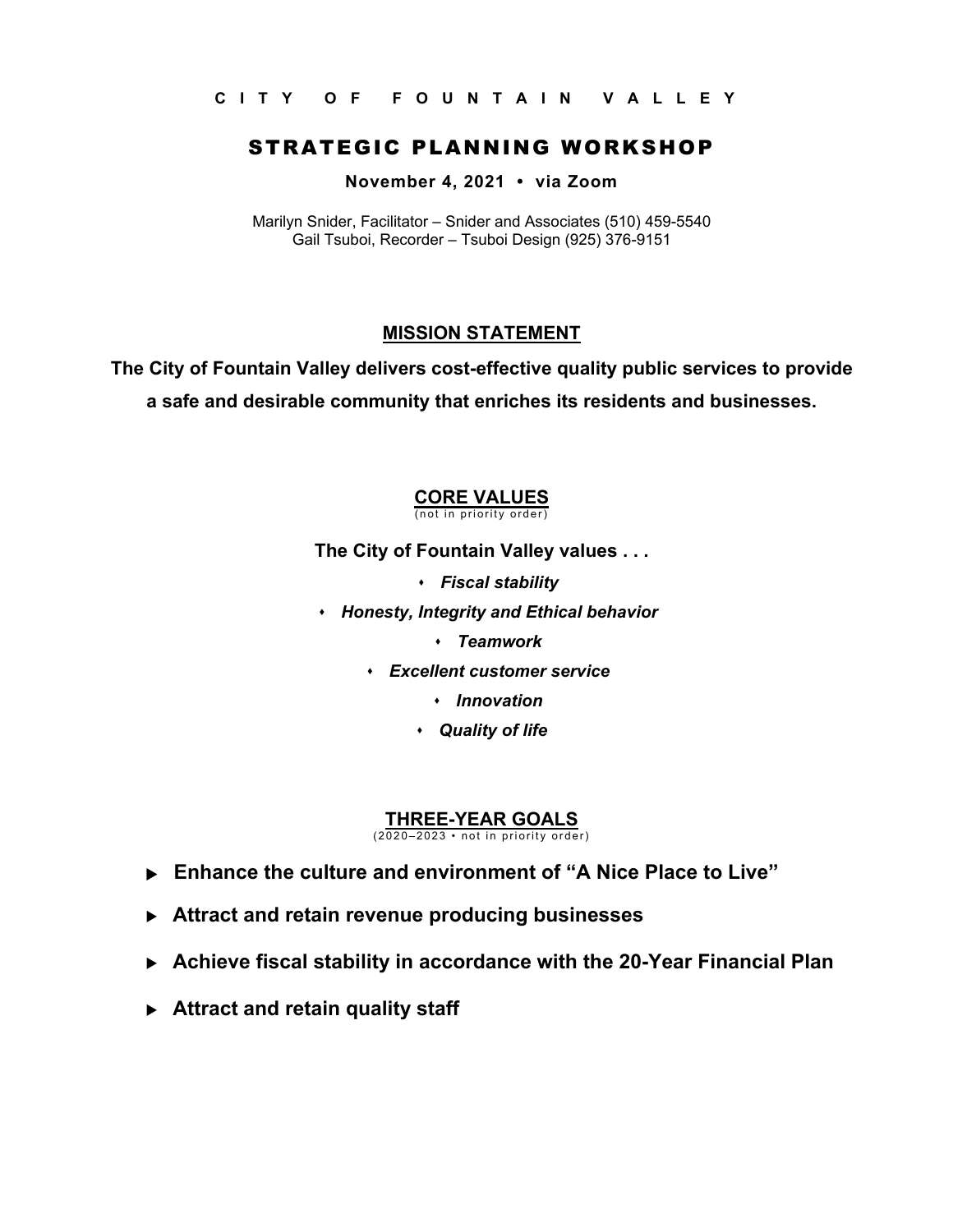# **NEXT STEPS/FOLLOW-UP PROCESS**

| <b>WHEN</b>                                         | <b>WHO</b>                                                              | WHAT                                                                                                                                                 |
|-----------------------------------------------------|-------------------------------------------------------------------------|------------------------------------------------------------------------------------------------------------------------------------------------------|
| November 5, 2021                                    | Rick Miller, City Clerk                                                 | Distribute the Strategic Planning Meeting Record to all<br>invitees.                                                                                 |
| Within 48 hours                                     | All participants                                                        | Read the retreat record.                                                                                                                             |
| By Nov. 12, 2021                                    | <b>Management Team</b>                                                  | Share and discuss the draft updated Strategic Plan with staff<br>face to face.                                                                       |
| November 16, 2021                                   | City Manager with IT                                                    | Post the Goals, updated Objectives, and the "Strengths and<br>Accomplishments" on the City's website.                                                |
| At the Nov. 16, 2021<br><b>Team Meeting</b>         | Management Team<br>(City Manager-lead)                                  | Review the "Current Internal Weaknesses/ Challenges" list for<br>possible action items.                                                              |
| At the Nov. 16, 2021<br><b>City Council meeting</b> | <b>City Council</b><br>(City Manager - lead)                            | Present the updated Strategic Plan to the City Council for<br>consideration.                                                                         |
| Monthly, by the 25th<br>of each month               | Leads present to the<br><b>City Clerk</b>                               | Present the Objectives' status, including revisions if needed,<br>to monitor progress on the goals and objectives.                                   |
| Monthly                                             | City Manager, working<br>with the City Clerk and<br>Deputy City Manager | Prepare and distribute the updated Strategic Plan Objectives<br>Monitoring Matrix.                                                                   |
| May 5, 2022<br>(Thursday)<br>8:30 am - 2:30 pm      | City Council &<br>Management Team                                       | Strategic Planning Retreat to:<br>- assess progress on the Goals and Strategic Objectives.<br>- develop Strategic Objectives for the next six months |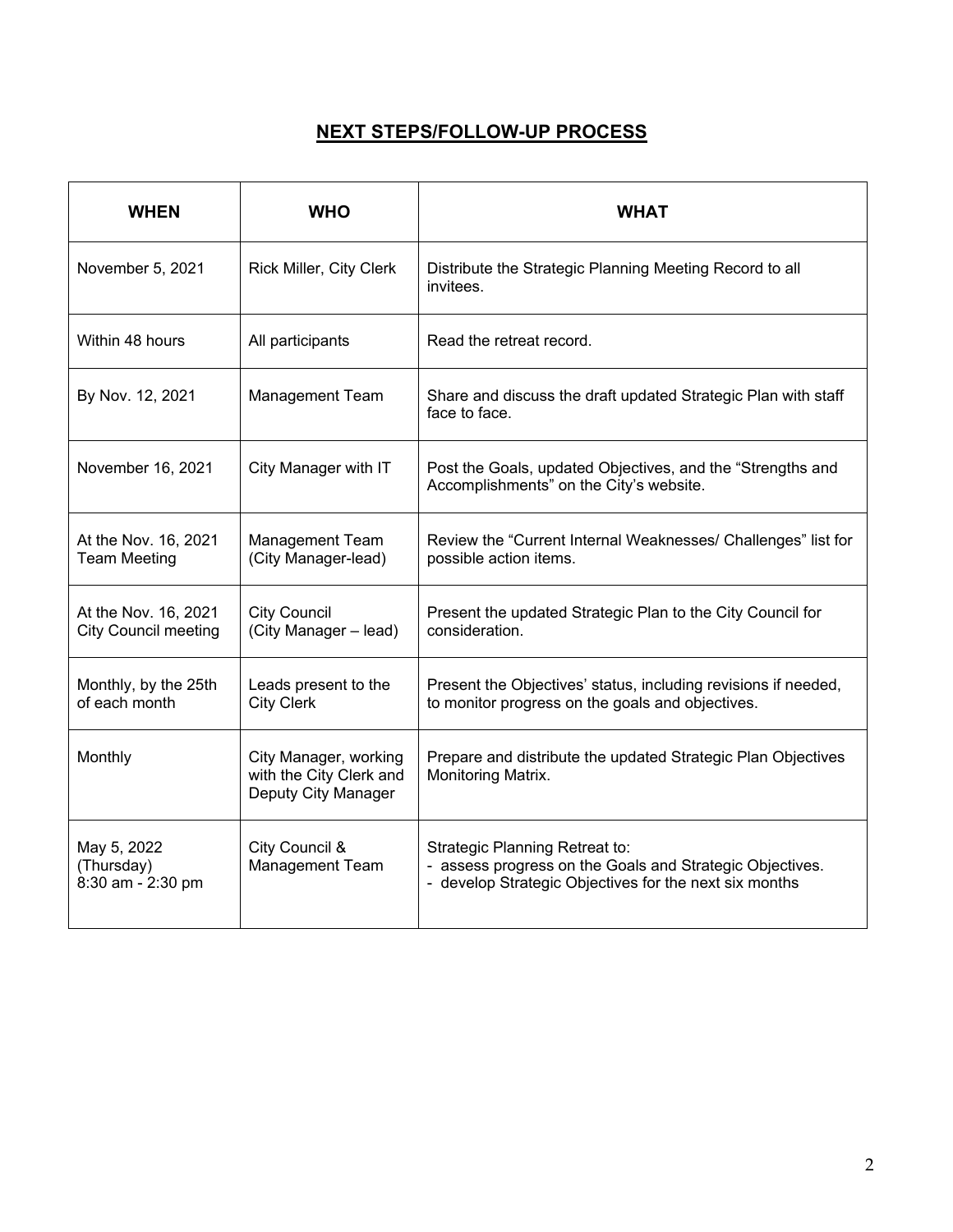## S.W.O.T. ANALYSIS

**S**trengths – **W**eaknesses - **O**pportunities - **T**hreats

### **STRENGTHS AND ACCOMPLISHMENTS OF THE CITY OF FOUNTAIN VALLEY SINCE THE MAY 6, 2021 STRATEGIC PLANNING WORKSHOP**

**Brainstormed perceptions from all participants:** 

- Less Covid restrictions
- Ambulance program is exceeding previously projected cost recovery.
- Outside salary survey for equity of average pay throughout the county.
- New bus shelters and benches
- Potential new revenue for city properties: water reservoir and Boys and Girls Club at Los Alamos
- New HR Director with technical experiences (2)
- Completed 8 labor group MOUs with generous labor agreements to include average total compensation study for all (5)
- Awarded \$200,000 grant from CARES Act to FV Town Center for outdoor dining construction to create an attractive and efficient dining experience.
- Talbert and Bushard bridge re-opening
- More vaccinated citizens and employees
- Senior Center Re-opening
- New Ladder Fire Truck
- New employees
- Adopted a balanced budget that restored prior year's budget cuts
- Issued high number of RFP's, reaching many new vendors for the first time
- Handled COVID changing rules and issues very well including keeping customer service going at a very high level
- High functioning Department Director team focused on working together efficiently and effectively
- Strong revenues and local economy
- Restored Parking Conditions at the Recreation Center
- Collaboration / Teamwork between all city departments moving through the Covid-19 Pandemic (2)
- Recertification of the Sewer System Management Plan
- Held a Welcome Back Pizza Dinner and Halloween Luncheon at the Senior Center amongst a restart of other in-person activities
- Approval of Outdoor Dining for the Fountain Valley Town Center via a Pilot Grant Agreement with the County
- Fountain Valley is also known as "a City of Kindness".
- Several Certificates of Kindness have been awarded to members of the community.
- Purchase of 3 Ford Police Interceptor vehicles.
- Park and developer fees ordinance.
- Rehabilitation and resurfacing of Euclid Street from Edinger to Warner
- Creation of 2 new City positions: Budget Manager and Principal Human Resources Analyst
- Approval of 7 Villa Asteria Garden Homes.
- Approval of the Trauma Intervention Programs (TIP).
- Accepted CARES Act Funding from the County to provide economic support for an Outdoor Dining Program for local businesses.
- Approval of permanent outdoor dining.
- Approval of a citywide compensation study.
- Amended the FV User Fee Schedule / Facility Rental Program Fees.
- Approval of Agape Tennis Academy, LLC for our tennis, pickle ball, and concessions.
- Held public outdoor events to include: Summerfest, National Night Out, Movies in the Park, FV Monster Hunt, July Concerts in the Park, Fire Department Open House, a Recycling event, and a Walk for Vietnam.
- Held events for City staff to include: Health Fair and various food trucks at City locations.
- Awarded a contract to Focus Media Group for our bus shelters and benches.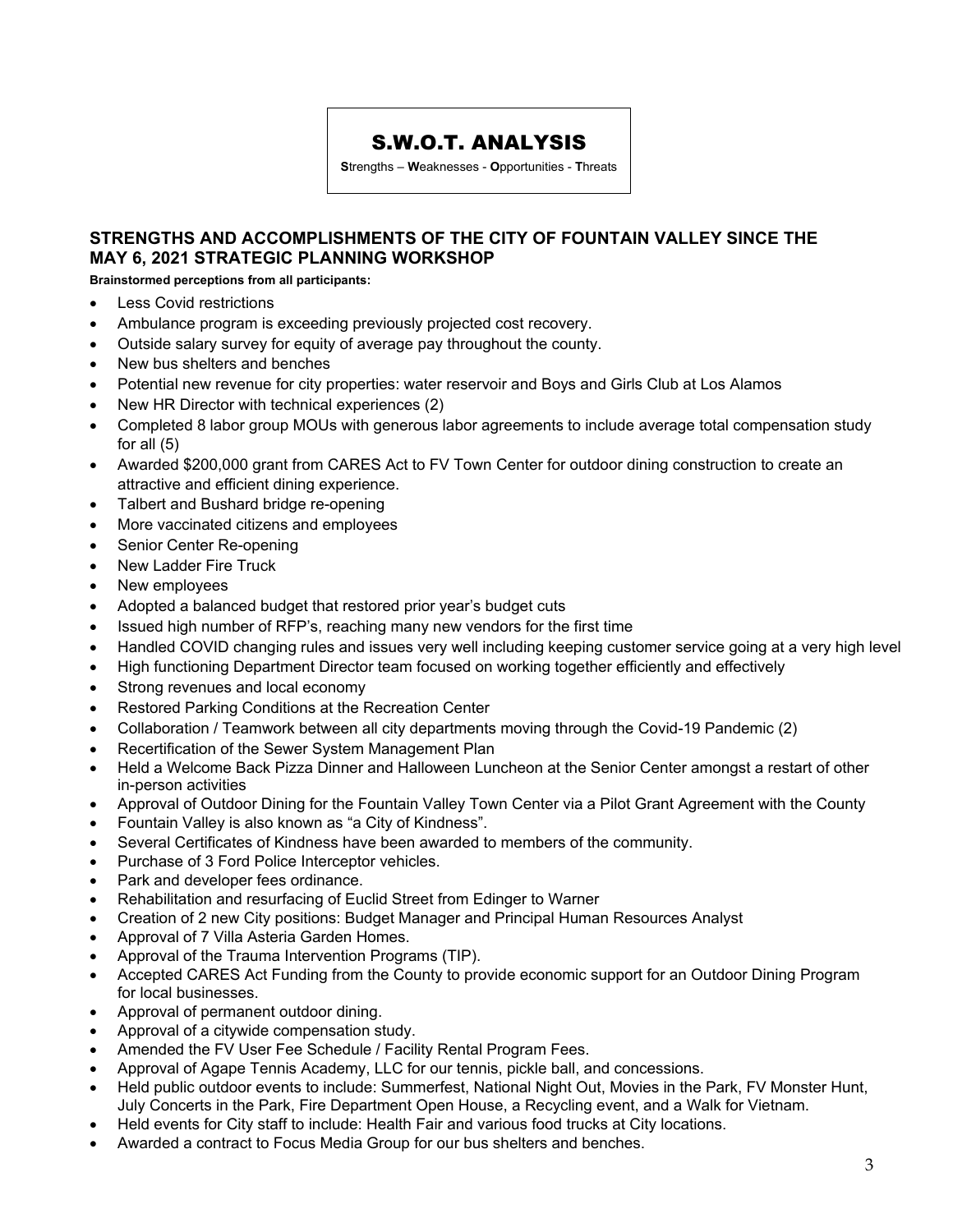- Approval of FVPD locker room and restroom renovations.
- Revised the R1 Development Standards to increase the height of a single-family home to a 30 foot height maximum to match that of a garden home.
- General Plan Update (GPAC) informational / online workshop reach out to the public via mail.
- Continued Advisory Committee for Persons with Disabilities Virtual Dances on Zoom.
- Continued in-person and on Zoom City Council, Planning Commission, and GPAC (General Plan Update) Meetings
- Advisory Committee for Persons with Disabilities Meetings were on Zoom and now again in-person.
- Resilience through COVID restrictions
- Committed and qualified staff
- Accomplished major project milestones through the COVID challenges
	- a. Recreation Center Interior Remodel almost complete
	- b. Emergency Vehicle Pre-emption (EVPs) installed on all traffic signals (paid for by OCTA through negotiations)
	- c. Request for Qualifications (RFQs)
		- i. Consultants for engineering, construction inspection and material testing
		- ii. Streetlight Maintenance
		- iii. Traffic signal maintenance
		- iv. Pipeline assessments
- Summerfest
- Community Engagement
- Employee Contracts
- Citywide events Concerts, movies, senior activities
- New Revenue opportunities.
- Parks and Rec hosted some great events Concerts in the Park, Walk for Vietnam, Pickleball tournament
- General Plan draft housing element submitted to State
- Fire department new vehicle
- Ambulance program very successful
- Approval of the Drone Program
- Cleaned up trash from two streets
- Historical trash prone streets resolved
- Successful cost recovery for labor provided for Covid Super Vaccine Pod
- Sent up 8 strike teams to assist with fires in Northern California, totaling over 100 days
- Hired a new management aide in the City Manager's office
- \$7.9 million recovery by the Finance Dept.

### **CURRENT INTERNAL WEAKNESSES/CHALLENGES**

**Brainstormed perceptions from individual participants:** 

- Unvaccinated employees creating need for potential regular Covid testing
- Prolonged debating by council members on the dais (2)
- Interrogation style questioning of staff by city council
- No impact fees tied to public safety impact from new business/residential
- Loss of institution knowledge- continue exits of employees (2)
- Short staff in several departments (2)
- Lack of city owned properties
- New ERP system
- New employees
- Established policies and procedures are not consistent from one person to another or from one department to another
- Too much work for existing staff to continue to manage at a high level
- Handling staffing shortages and new staff training in Finance, HR and IT departments.
- Handling increased workloads for Finance during ERP implementation and Building/Planning due to heavy workload of development activity and the General Plan workload
- Figuring out options to address homelessness issues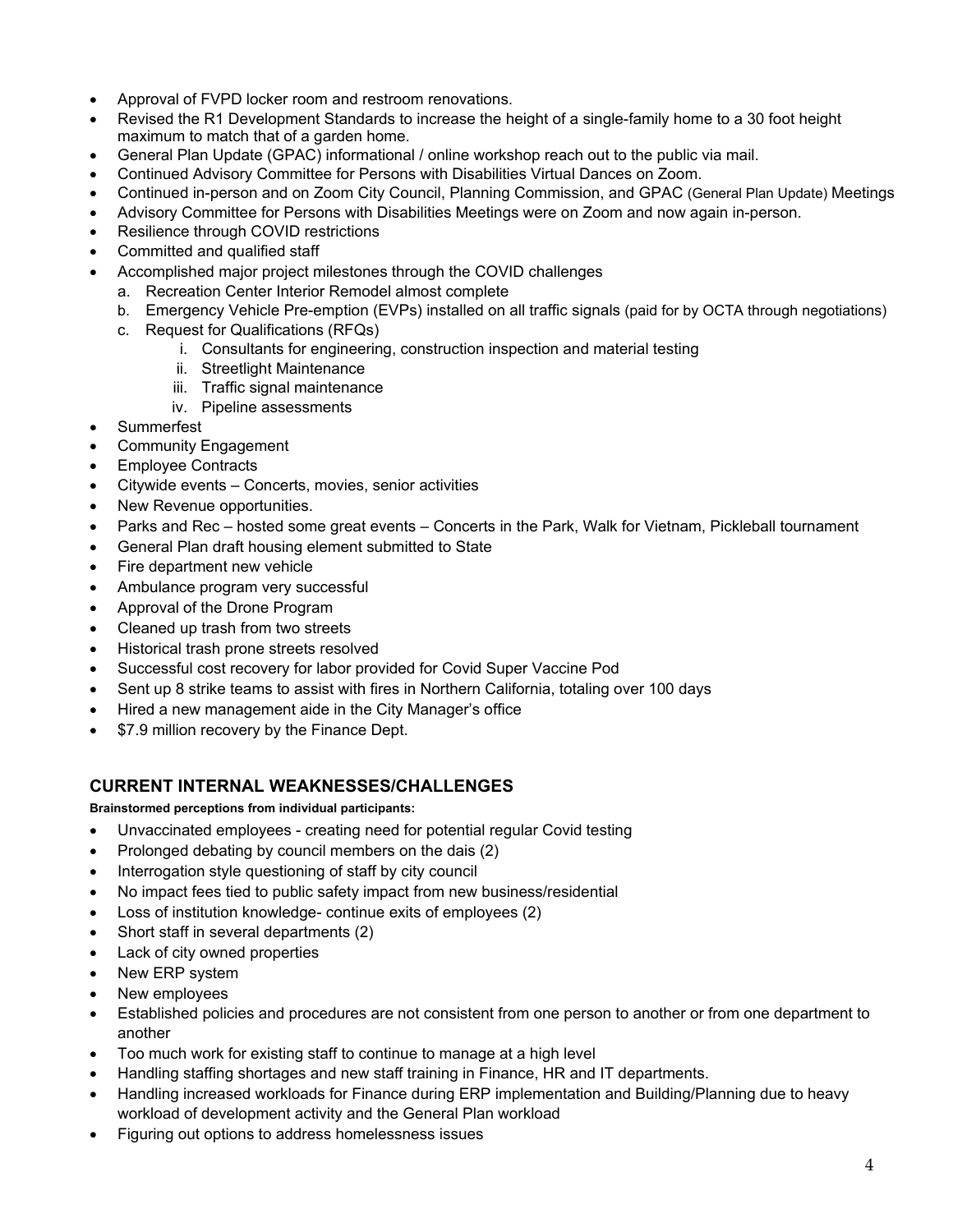- IS Manager Vacancy / No opportunity to prepare for vacancy
- Unfunded mandates from CA Legislatures
- Council does not appear to trust staff
- Pandemic Still present Economic Recovery Varies
- Four of 5 City Council Members rejected numerous proposals for verbal disclosure of campaign contributions received from an applicant on an agendized item during City Council Meetings.
- City Council Members who are ill-prepared for City Council Meetings in not reading / knowing the agenda.
- Widespread reach of our residents and local businesses with important community information.
- The community is aware when a City Council Member has political career as the priority instead of addressing City matters in a timely manner (in the absolute best interest of the community).
- The potential for a former City Council Member to be elected to FV City Council in November, 2022.
- Retirements and impending retirements of several seasoned employees
- Recruiting qualified candidates/retention
- Inquiries of vaccine/testing mandates and employee concerns
- Roles and responsibilities of Council Member vs City Manager and staff.
- Social media communication issues.
- Tough decisions being tabled or avoided due to public perception vs what is best for the city/residents
- Losses in development Hyundai Car Dealership, Hotel at Frys, Target/Home Depot at Curacao center.
- Long term staff have recently left
- Vacancies in Public Works

### **EXTERNAL FACTORS/TRENDS THAT WILL/MIGHT HAVE A POSITIVE IMPACT ON THE CITY OF FOUNTAIN VALLEY IN THE COMING YEAR**

**Brainstormed perceptions from all participants:** 

- Refreshed Federal allowance for Covid leave
- Permanent outside dining
- Booster vaccinations available which further protects virus impact on city
- 405 freeway bridge completions
- Housing prices (2)
- High gas prices
- More restaurants
- More developments
- Developers are reaching out to the City
- Booster shot option
- Schools reopen for in person classes
- Opportunity to use ARPA funding to support exciting new projects
- Recent surge of Covid cases is decreasing
- Continued improvements in technology to improve efficiencies (electronic signatures, mobile applications, etc.)
- Economy looks to continue to be strong (2)
- New businesses including hotels are looking to locate in Fountain Valley
- Large housing projects are being proposed for the City some of the FV population will like this
- Rapid economic recovery
- Market survey for all labor groups
- COVID-19 going away, so we may "open up" more, host events, allow for even more activities at our Senior Center
- Fountain Valley Election 2022.
- Continued financial stability in Fountain Valley. Our economy is STRONG
- More businesses opening up fully, countywide, citywide, and statewide
- Local demand for Fountain Valley businesses
- Interest from businesses wanting to invest in Fountain Valley
- Waning of COVID infection illnesses
- Stimulus money for the City and our residents/businesses
- Redistricting working with a single OC Supervisor (this could be bad too)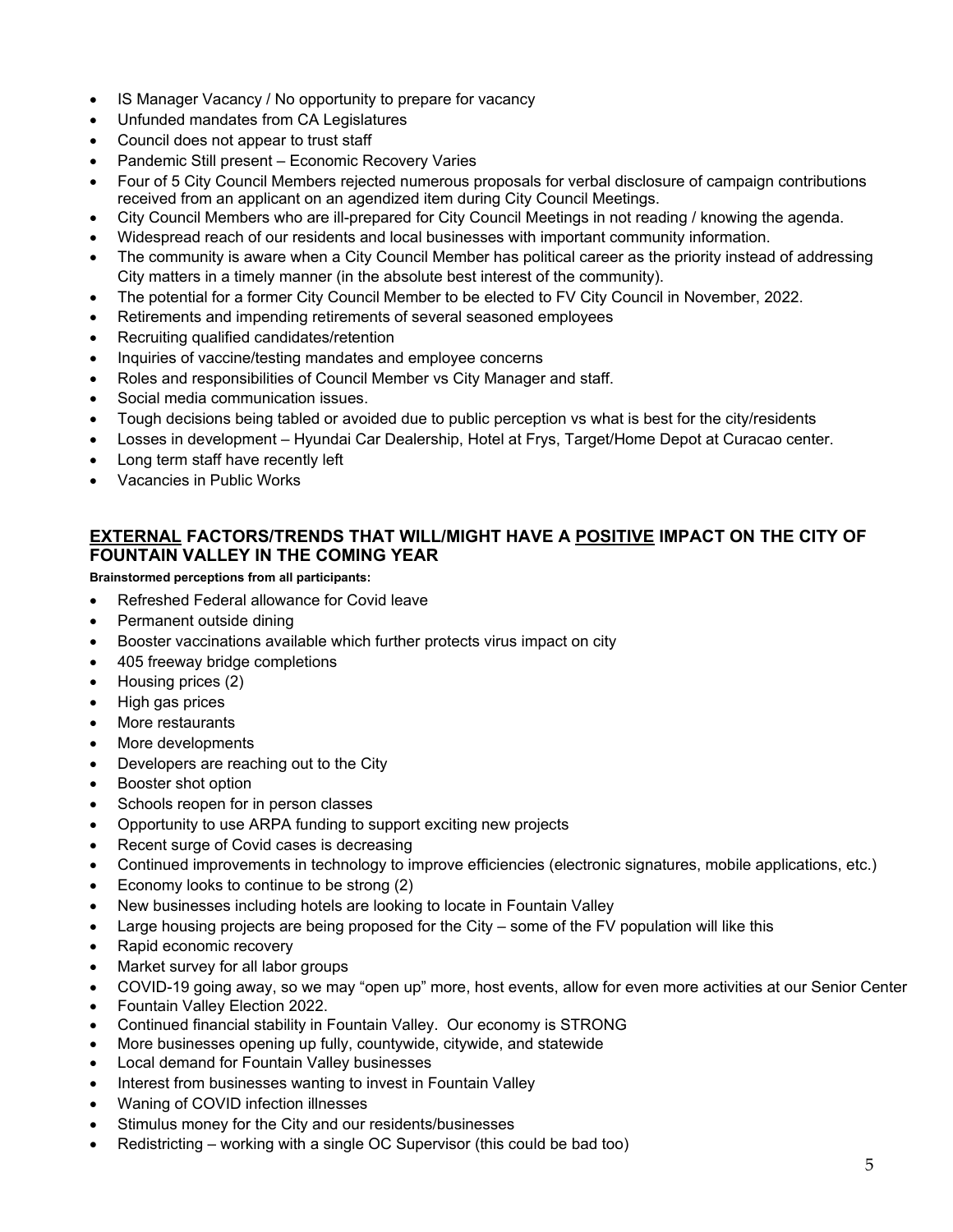- Covid-19 pandemic seems to be easing
- Stimulus funding available from Federal / State / County sources
- Federal election in 2022

### **EXTERNAL FACTORS/TRENDS THAT WILL/MIGHT HAVE A NEGATIVE IMPACT ON THE CITY OF FOUNTAIN VALLEY IN THE COMING YEAR**

**Brainstormed perceptions from all participants:** 

- Inaccurate and opinionated postings on social media by citizens
- Flu season/ continued Covid impacts (2)
- Continuous new state mandates on housing
- Inflation (3)
- Housing prices
- No end to COVID
- Tense working relationship with FV Chamber of Commerce
- I405 construction
- Coyotes
- County supervisors' priorities
- Divisiveness of vaccines and vaccine mandates
- Supply chain issues- could slow down projects
- State continuing to push housing rules onto Cities taking away local control
- Large Housing projects being proposed for the City some of the FV population will not like this
- Slow economic recovery
- Rise in Covid cases / new variant
- Supply chain disruptions (3)
- **Drought**
- High density housing for Fountain Valley.
- The potential of 2 electronic billboards with 24 hours a day, 7 days a week advertising near the 405 Freeway at Ellis.
- If Covid-19 cases rise, we may have to again shutdown or take other action.
- Perceived never-ending COVID restrictions
- The whole country is divided on political views
- Steep increase in cost of materials and commodities
- Uncertainty of how frequently employees need to take time off for children who are exposed to COVID positive person but not necessarily sick. This puts a burden on the whole department who are already shortstaffed. (This is related to never-ending COVID restrictions.)
- Tight labor market
- Covid the risk of variants causing another shut down
- RHNA expansion numbers and ADU mandates
- Election year
- Pressure / laws from state to increase density
- Inflation / may increase costs to operate the city / 20-year plan
- Increased construction costs of fire emergency vehicles starting in 2022
- **Homelessness**
- Unfunded state mandates regarding public safety and public works
- Legislative bills being approved by the governor
- SB9 / Housing density rules that are being forced on us
- Changes in CalPERS assumptions